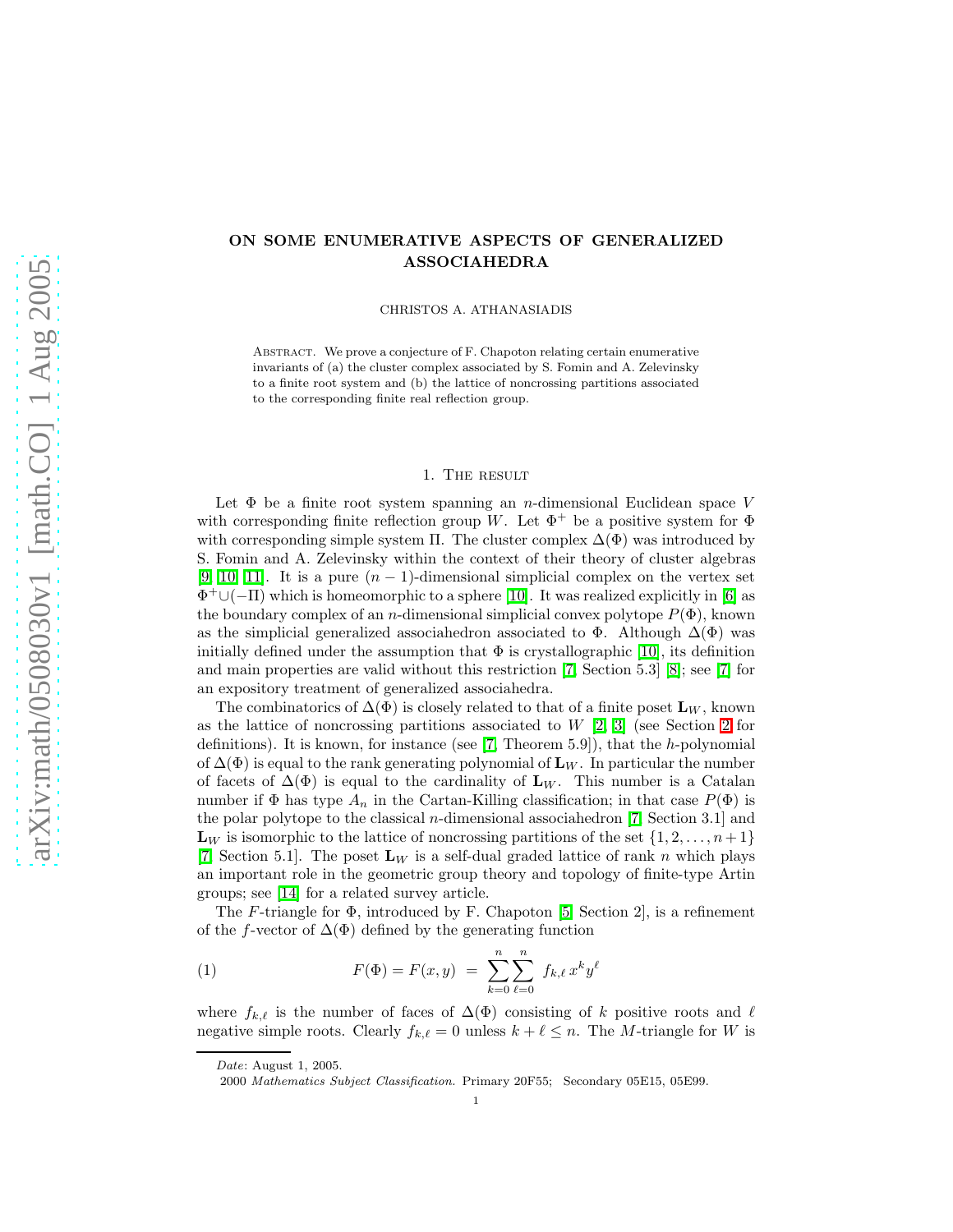<span id="page-1-2"></span>defined similarly [\[5,](#page-6-9) Section 3] as

(2) 
$$
M(W) = M(x, y) = \sum_{a \preceq b} \mu(a, b) x^{r(b)} y^{r(a)}
$$

where  $\preceq$  denotes the order relation of  $\mathbf{L}_W$ ,  $\mu$  stands for its Möbius function [\[16,](#page-7-0) Section 3.6,  $r(a)$  is the rank of  $a \in L_W$  and the sum runs over all pairs  $(a, b)$  of elements of  $\mathbf{L}_W$  with  $a \preceq b$ . The main objective of this note is to prove the following theorem, the rather surprising statement of which appears as [\[5,](#page-6-9) Conjecture 1] and includes many of the known similarities between the enumerative properties of  $\Delta(\Phi)$ and  $L_W$  as special cases; see [\[5,](#page-6-9) Sections 3.1–3.5].

<span id="page-1-1"></span>**Theorem 1.1.** The F-triangle for  $\Phi$  and M-triangle for W are related by the equality

(3) 
$$
(1-y)^n F(\frac{x+y}{1-y}, \frac{y}{1-y}) = M(-x, -y/x).
$$

The proof of Theorem [1.1](#page-1-1) (Section [3\)](#page-5-0) relies on two known special cases, one relating the number  $f_{n,0}$  of facets of  $\Delta(\Phi)$  consisting of only positive roots to the Möbius number of  $\mathbf{L}_W$  [\[5,](#page-6-9) (23)] and the one already mentioned, relating the hpolynomial of  $\Delta(\Phi)$  to the rank generating polynomial of  $\mathbf{L}_W$ . A case-free proof of the relevant statement in the former case was given in [\[1,](#page-6-10) Corollary 4.4] but no such proof exists at present in the latter case (see Remark 9.4 in [\[15\]](#page-7-1) for an interesting attempt). To extract the proof of the theorem from the two special cases we utilize the appearance of the cluster complex in the context of the lattice  $\mathbf{L}_W$  in the work of T. Brady and C. Watt [\[4\]](#page-6-11). This connection is briefly outlined in Section [2,](#page-1-0) where the two special cases are conveniently generalized (Lemmas [2.4](#page-3-0) and [2.6\)](#page-4-0). For root systems of type  $A$  and  $B$ , Theorem [1.1](#page-1-1) follows from the computations in Sections 4 and 5 of [\[5\]](#page-6-9) and results of C. Krattenthaler [\[13\]](#page-6-12).

### 2. Noncrossing partitions and cluster complexes

<span id="page-1-0"></span>Throughout this section W is a finite real reflection group of rank n with set of reflections T and  $\Phi$  is a root system spanning an n-dimensional Euclidean space V with associated reflection group W. We refer the reader to  $[12]$  and  $[16]$  for background and any undefined terminology on root systems, finite reflection groups and partially ordered sets.

2.1. The lattice  $L_W$ . For  $w \in W$  let  $r(w) = r_T(w)$  denote the smallest integer k such that w can be written as a product of k reflections in T. Define a partial order  $\preceq$  on W by letting

 $u \preceq v$  if and only if  $r(u) + r(u^{-1}v) = r(v)$ ,

in other words if there exists a shortest factorization of  $u$  into reflections in  $T$ which is a prefix of such a shortest factorization of  $v$ . Since  $T$  is invariant under conjugation the function  $r<sub>T</sub>$  is constant on conjugacy classes of W and we have  $u \preceq v$  if and only if  $wuw^{-1} \preceq wvw^{-1}$  for  $u, v, w \in W$ .

<span id="page-1-3"></span>**Lemma 2.1.** Let  $a, b, w$  be elements of W.

- (i)  $a \preceq aw \preceq b$  if and only if  $w \preceq a^{-1}b \preceq b$ .
- (ii)  $a \preceq aw \preceq b$  if and only if  $a \preceq bw^{-1} \preceq b$ .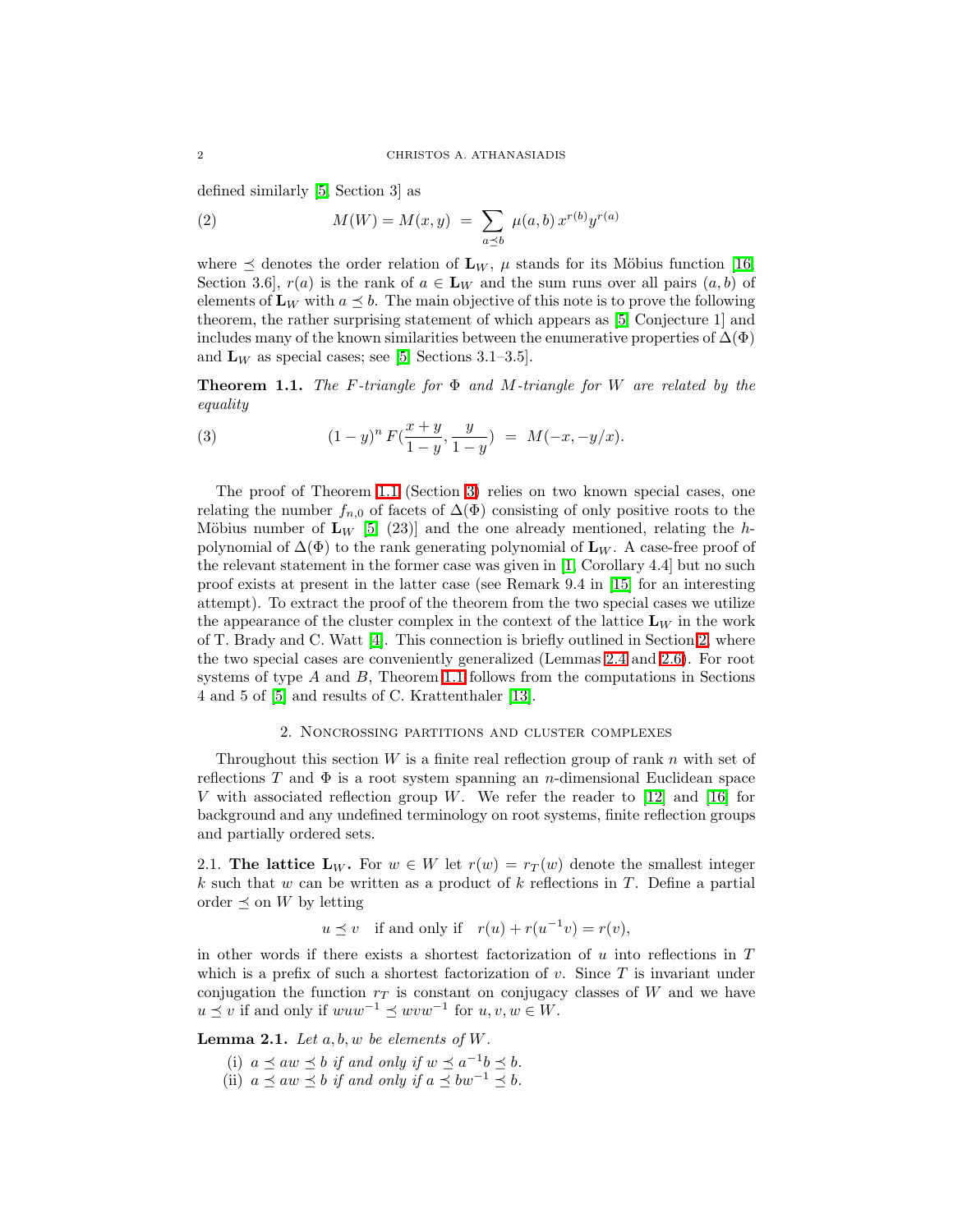(iii)  $a \preceq b$  if and only if  $a^{-1}b \preceq b$  and, in that case, the interval  $[a, b]$  is isomor*phic to*  $[1, a^{-1}b]$ .  $\Box$ 

*Proof.* Consider part (ii) and suppose that  $a \preceq aw \preceq b$ . From the definition of  $\preceq$  we have  $r(a) + r(w) = r(aw)$  and  $b = awc$  with  $r(aw) + r(c) = r(b)$ . Let  $c' = wcw^{-1}$  and observe that  $r(c) = r(c')$ . The factorization  $b = ac'w$  implies that  $r(ac') = r(a) + r(c')$ , since  $r(ac') \leq r(a) + r(c')$  on the one hand and  $r(ac') \geq$  $r(b) - r(w) = r(a) + r(c) = r(a) + r(c')$  on the other. It follows that  $a \preceq ac' = bw^{-1}$ and  $bw^{-1} = ac' \leq b$ , so that  $a \leq bw^{-1} \leq b$ . The converse, as well as part (i), are treated in a similar way. Part (iii) follows from part (i).

The order  $\preceq$  turns W into a graded poset having the identity 1 as its unique minimal element and rank function  $r_T$ . For  $w \in W$  we denote by  $\mathbf{L}_W(w)$  the interval  $[1, w]$  in this order. We are primarily interested in the case that w is a Coxeter element  $\gamma$  of W. Since all Coxeter elements of W are conjugate to each other, the isomorphism type of the poset  $\mathbf{L}_W(\gamma)$  is independent of  $\gamma$ . This poset is denoted by  $\mathbf{L}_W$  when the choice of  $\gamma$  is irrelevant and called the *noncrossing* partition lattice associated to  $W$ . If  $W$  is reducible, decomposing as a direct product  $W_1 \times W_2 \times \cdots \times W_k$  of irreducible parabolic subgroups, then  $\mathbf{L}_W$  is isomorphic to the direct product of the posets  $\mathbf{L}_{W_i}$ .

<span id="page-2-2"></span>2.2. The cluster complex. It was shown in [\[4,](#page-6-11) Section 8] that the cluster complex  $\Delta(\Phi)$  arises naturally in the context of the lattice  $L_W$ . We give a brief account of this connection here and refer the reader to [\[4\]](#page-6-11) for more details. We denote by  $t_{\alpha}$  the reflection in the hyperplane in V orthogonal to  $\alpha$  and by N the number of reflections in T. Let  $\Phi^+$  be a fixed positive system for  $\Phi$  and  $\gamma$  be a corresponding bipartite Coxeter element of W, so that  $\gamma = \gamma_+ \gamma_-$  where

$$
\gamma_{\pm}=\prod_{\alpha\in\Pi_{\pm}}t_{\alpha}
$$

and  $\Pi_+ = {\alpha_1, \ldots, \alpha_s}$ ,  $\Pi_- = {\alpha_{s+1}, \ldots, \alpha_n}$  are orthogonal sets which form a partition of the simple system  $\Pi$  determined by  $\Phi^+$ . Assume first that  $\Phi$  is irreducible. Letting  $\rho_i = t_{\alpha_1} t_{\alpha_2} \cdots t_{\alpha_{i-1}} (\alpha_i)$  for  $i \geq 1$  (so that  $\rho_1 = \alpha_1$ ), where the  $\alpha_i$  are indexed cyclically modulo n, and  $\rho_{-i} = \rho_{2N-i}$  for  $i \geq 0$  we have

<span id="page-2-0"></span>
$$
\begin{aligned}\n\{\rho_1, \rho_2, \dots, \rho_N\} &= \Phi^+, \\
\{\rho_{N+i} : 1 \le i \le s\} &= \{-\rho_1, \dots, -\rho_s\} = -\Pi_+, \\
\{\rho_{-i} : 0 \le i < n - s\} &= \{-\rho_{N-i} : 0 \le i < n - s\} = -\Pi_-\n\end{aligned}
$$

Define an abstract simplicial complex  $\Delta(\gamma)$  on the vertex set  $\Phi_{\geq -1} = \Phi^+ \cup (-\Pi) =$  $\{\rho_{-n+s+1},\ldots,\rho_0,\rho_1,\ldots,\rho_{N+s}\}\$  by declaring a set  $\sigma=\{\rho_{i_1},\rho_{i_2},\ldots,\rho_{i_k}\}\$  with  $i_1<$  $i_2 < \cdots < i_k$  to be a face if and only if

$$
(4) \t\t w_{\sigma} = t_{\rho_{i_k}} t_{\rho_{i_{k-1}}} \cdots t_{\rho_{i_1}}
$$

is an element of  $\mathbf{L}_W(\gamma)$  of rank k. If  $\Phi$  is reducible with irreducible components  $\Phi_1, \Phi_2, \ldots, \Phi_m$  then  $\gamma = \gamma_1 \gamma_2 \cdots \gamma_m$  where  $\gamma_i$  is a bipartite Coxeter element for the reflection group  $W_i$  corresponding to  $\Phi_i$  and  $\mathbf{L}_W(\gamma)$  is isomorphic to the direct product of the posets  $\mathbf{L}_{W_i}(\gamma_i)$ . We define  $\Delta(\gamma)$  as the simplicial join of the complexes  $\Delta(\gamma_i)$ , so that  $\sigma \in \Delta(\gamma)$  if and only if  $\sigma = \sigma_1 \cup \sigma_2 \cup \cdots \cup \sigma_m$  with  $\sigma_i \in \Delta(\gamma_i)$ for  $1 \leq i \leq m$ . In that case we also define

<span id="page-2-1"></span>
$$
(5) \t w_{\sigma} = w_{\sigma_1} w_{\sigma_2} \cdots w_{\sigma_m},
$$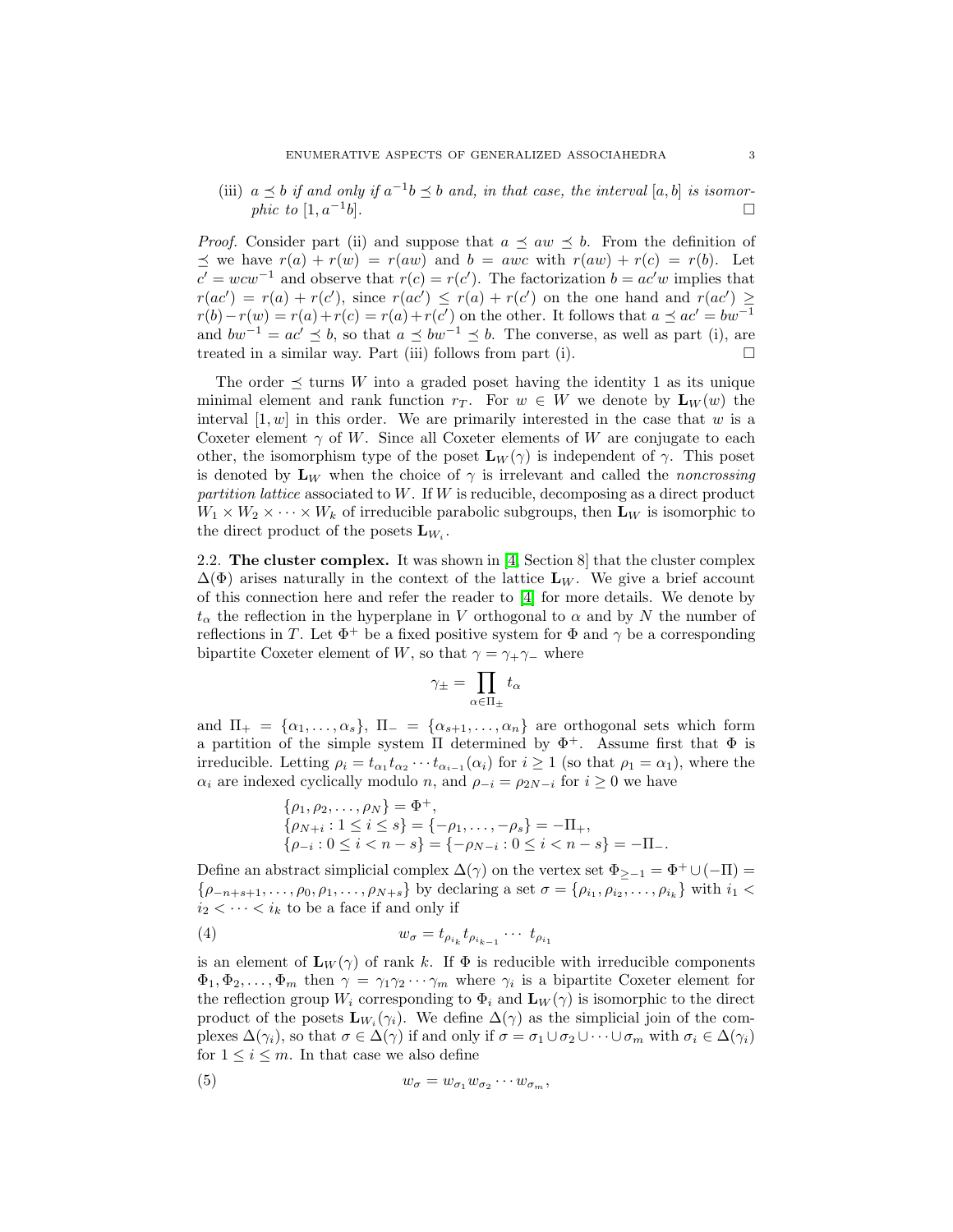where the  $w_{\sigma_i}$  mutually commute, so that  $w_{\sigma}$  is an element of  $\mathbf{L}_W(\gamma)$  of rank equal to the cardinality of  $\sigma$ .

Let  $\Delta_+(\gamma)$  and  $\Delta_+(\Phi)$  denote the induced subcomplexes of  $\Delta(\gamma)$  and  $\Delta(\Phi)$ , respectively, on the vertex set  $\Phi^+$ . The following theorem is proved in [\[4,](#page-6-11) Section 8] (see also [\[4,](#page-6-11) Note 4.2]) in the case of irreducible root systems and extends by definition to the general case.

<span id="page-3-1"></span>**Theorem 2.2.** ([\[4\]](#page-6-11)) As an abstract simplicial complex  $\Delta(\Phi)$  coincides with  $\Delta(\gamma)$ . In particular,  $\Delta_+(\Phi)$  coincides with  $\Delta_+(\gamma)$ .

As a consequence the complexes  $\Delta(\gamma)$  and  $\Delta_+(\gamma)$  depend only on our fixed choice of  $\Phi^+$ . Recall (see [\[2,](#page-6-6) Proposition 1.6.4]) that any two reflections  $t_1, t_2 \in T$  for which  $t_1t_2 \preceq \gamma$  and  $t_2t_1 \preceq \gamma$  are commuting. This implies, in the case of an irreducible root system  $\Phi$ , that any rearrangement of the product in the right hand-side of [\(4\)](#page-2-0) which is an element of  $\mathbf{L}_W(\gamma)$  of rank k is equal to  $w_\sigma$ . In particular the map  $\Delta(\gamma) \mapsto L_W$  sending  $\sigma$  to  $w_{\sigma}$  depends only on  $\Phi^+$  and  $\gamma$  and not on the specific linear orderings of  $\Pi_+$  and  $\Pi_-$  used in the definition of  $\Delta(\gamma)$ . Similar remarks hold for the product in [\(5\)](#page-2-1) when  $\Phi$  is reducible. For any  $w \in L_W(\gamma)$  the faces  $\sigma$  of  $\Delta_+(\gamma)$ with  $w_{\sigma} = w$  are the facets of a subcomplex  $\Delta_{+}(w)$  of  $\Delta_{+}(\gamma)$  (this corresponds to the complex denoted by  $X(w)$  in [\[4,](#page-6-11) Section 5]). Clearly the sets of facets of the subcomplexes  $\Delta_+(w)$  for  $w \in L_W(\gamma)$  form a partition of the set of faces of  $\Delta_+(\gamma)$ into mutually disjoint subsets.

In the next proposition we gather some facts from [\[10,](#page-6-1) Section 3], modified according to some observations made in [\[4,](#page-6-11) Section 8] (for the non-crystallographic root systems see, for instance, [\[8\]](#page-6-5)). For the sake of simplicity we assume that  $\Phi$  is irreducible and let  $R: \Phi_{\geq -1} \to \Phi_{\geq -1}$  be the map defined by

$$
R(\alpha) = \begin{cases} \gamma^{-1}(\alpha), & \text{if } \alpha \notin \Pi_+ \cup (-\Pi_-) \\ -\alpha, & \text{if } \alpha \in \Pi_+ \cup (-\Pi_-) \end{cases}
$$

and let  $R(\sigma) = \{R(\alpha) : \alpha \in \sigma\}$  for  $\sigma \subseteq \Phi_{\geq -1}$ . For  $\sigma \subseteq \Pi$  we denote by  $\Phi_{\sigma}$  the standard parabolic root subsystem obtained by intersecting Φ with the linear span of  $\Pi \backslash \sigma$ , endowed with the induced positive system  $\Phi_{\sigma}^+ = \Phi^+ \cap \Phi_{\sigma}$ , and abbreviate  $\Phi_{\sigma}$  as  $\Phi_{\alpha}$  when  $\sigma = {\alpha}.$ 

<span id="page-3-2"></span>**Proposition 2.3.** Let  $\Phi$  be irreducible,  $\alpha \in \Pi$  and  $\sigma \subseteq \Phi_{\geq -1}$ .

- (i) For  $\sigma \in \Delta(\Phi)$  we have  $-\alpha \in \sigma$  if and only if  $\sigma \setminus \{-\alpha\} \in \Delta(\Phi_\alpha)$ .
- (ii) For any  $\beta \in \Phi^+$  there exists i such that  $R^i(\beta) \in (-\Pi)$ .
- (iii)  $\sigma \in \Delta(\Phi)$  if and only if  $R(\sigma) \in \Delta(\Phi)$ .

2.3. The Möbius function. We write  $\mu(w)$  instead of  $\mu(\hat{0}, w)$  for the Möbius function between  $\hat{0}$  and  $w \in P$  of a finite poset P with a unique minimal element  $\hat{0}$ . Let  $\gamma$  be a bipartite Coxeter element of W, as in Section [2.2.](#page-2-2) It is known [\[5,](#page-6-9) (23)] [\[1,](#page-6-10) Corollary 4.4] that the Möbius number  $\mu(\gamma)$  of  $\mathbf{L}_W = \mathbf{L}_W(\gamma)$  is equal, up to the sign  $(-1)^n$ , to the number of facets of  $\Delta_+(\Phi)$ . This fact generalizes as follows.

<span id="page-3-0"></span>**Lemma 2.4.** For  $w \in L_W(\gamma)$  the number  $(-1)^{r(w)} \mu(w)$  is equal to the number of facets of  $\Delta_+(w)$ .

*Proof.* It suffices to treat the case that  $\Phi$  is irreducible. By [\[1,](#page-6-10) Corollary 4.3]  $(-1)^{r(w)}\mu(w)$  is equal to the number of factorizations  $w = t_{\rho_{i_k}}t_{\rho_{i_{k-1}}}\cdots t_{\rho_{i_1}}$  of length  $k = r(w)$  with  $1 \leq i_1 < i_2 < \cdots < i_k \leq N$ . The set of such factorizations is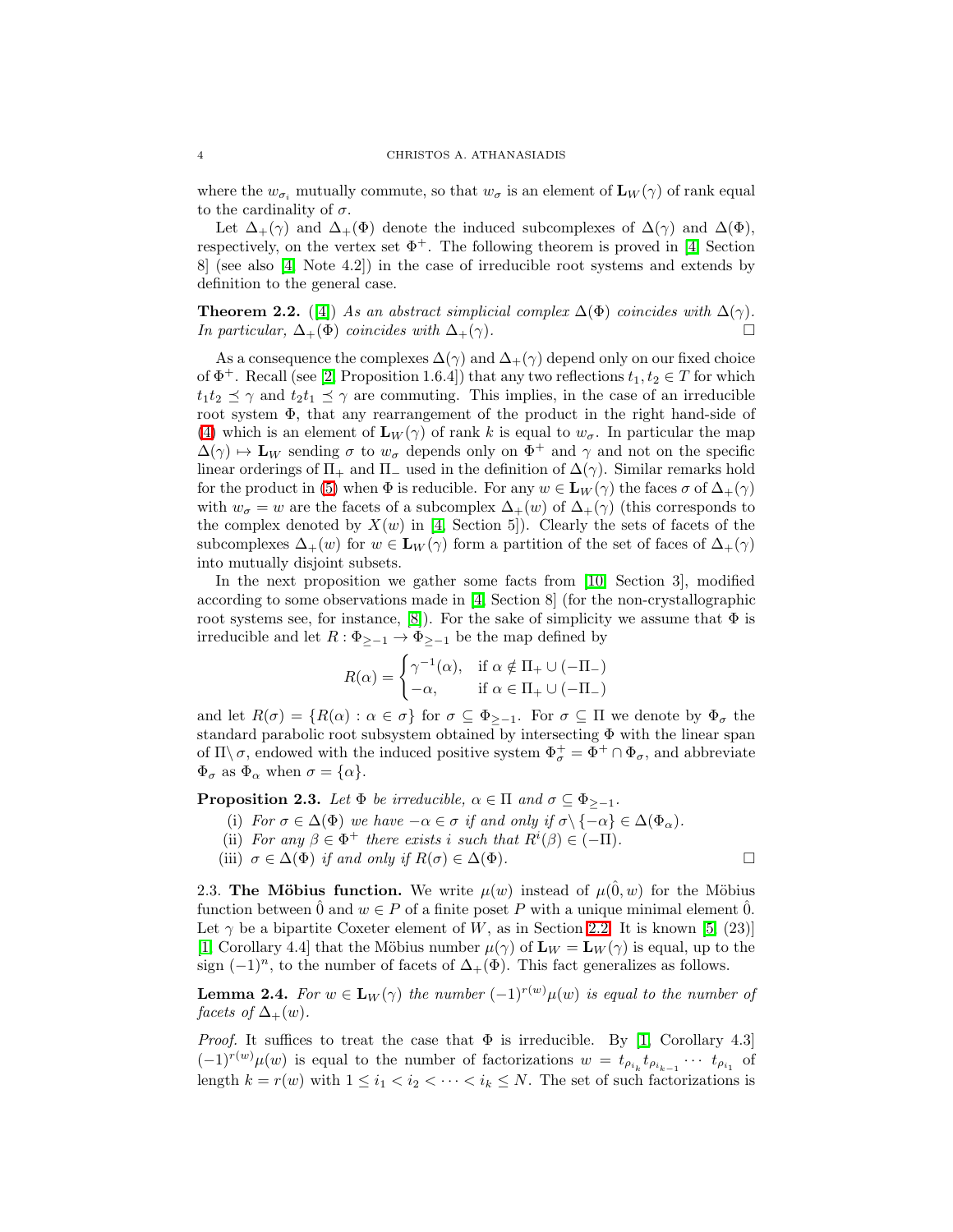in bijection with the set of faces  $\sigma$  of  $\Delta_+(\gamma)$  with  $w_{\sigma} = w$ , in other words with the set of facets of  $\Delta_+(w)$ .

The next corollary is the specialization  $y = 0$  of Theorem [1.1.](#page-1-1)

**Corollary 2.5.** The coefficient of  $q^k$  in the characteristic polynomial

$$
\chi(\mathbf{L}_W, q) = \sum_{w \in \mathbf{L}_W} \mu(w) q^{r(w)}
$$

of  $\mathbf{L}_W$  is equal to  $(-1)^k$  times the number of faces of  $\Delta_+(\Phi)$  of dimension  $k-1$ .

Proof. This follows from Theorem [2.2,](#page-3-1) Lemma [2.4](#page-3-0) and the fact that the set of faces of  $\Delta_+(\gamma)$  of dimension  $k-1$  is the disjoint union of the sets of facets of the subcomplexes  $\Delta_+(w)$  where w ranges over all elements of  $\mathbf{L}_W(\gamma)$  of rank k.  $\square$ 

2.4. Links and  $h$ -polynomials. Recall that the  $h$ -polynomial of an abstract simplicial complex  $\Delta$  of dimension  $n-1$  is defined as

<span id="page-4-1"></span>
$$
h(\Delta, y) = \sum_{i=0}^{n} f_i(\Delta) y^{i} (1 - y)^{n - i}
$$

where  $f_i(\Delta)$  is the number of faces of  $\Delta$  of dimension  $i-1$ . The link of a face  $\sigma$  of  $\Delta$  is the abstract simplicial complex  $\text{lk}_{\Delta}(\sigma) = \{\tau \setminus \sigma : \sigma \subseteq \tau \in \Delta\}$ . It is known [\[5,](#page-6-9) Section 3.1] [\[7,](#page-6-4) Theorem 5.9] that

(6) 
$$
h(\Delta(\Phi), y) = \sum_{a \in \mathbf{L}_W} y^{r(a)}
$$

for any root system  $\Phi$  (the coefficients of either hand-side of [\(6\)](#page-4-1) are known as the Narayana numbers associated to W). This fact generalizes as follows, where  $\gamma$  is as in Section [2.2.](#page-2-2)

<span id="page-4-0"></span>**Lemma 2.6.** For any face  $\sigma$  of  $\Delta = \Delta(\Phi)$  we have

$$
h(\mathrm{lk}_{\Delta}(\sigma), y) = \sum_{a \in \mathbf{L}_W(\gamma w_{\sigma}^{-1})} y^{r(a)}.
$$

*Proof.* We will use induction on the rank of  $\Phi$ . The proposed equality follows by induction if  $\Phi$  is reducible, since both hand-sides are multiplicative in W, and reduces to [\(6\)](#page-4-1) if  $\sigma$  is empty. Henceforth we assume that  $\Phi$  is irreducible and let  $\sigma = {\rho_{i_1, \rho_{i_2}, \ldots, \rho_{i_k}}}$ , in the notation of Section [2.2,](#page-2-2) with  $i_1 < i_2 < \cdots < i_k$  and  $k \geq 1$ . We distinguish three cases.

<span id="page-4-2"></span>**Case 1.**  $\sigma \cap (-\Pi_{-}) \neq \emptyset$ . Then  $\rho_{i_1} = -\alpha$  with  $\alpha \in \Pi_{-}$  and hence, by Proposition [2.3](#page-3-2) (i), we have  $\text{lk}_{\Delta}(\sigma) = \text{lk}_{\Delta}(\sigma')$  where  $\Delta' = \Delta(\Phi_{\alpha})$  and  $\sigma' = \sigma \setminus \{-\alpha\}$ . The induction hypothesis implies that

(7) 
$$
h(\mathrm{lk}_{\Delta}(\sigma), y) = \sum_{a \in \mathbf{L}_W(\gamma' w_{\sigma'}^{-1})} y^{r(a)}
$$

where  $\gamma' = \gamma t_\alpha$ . Clearly  $t_{\rho_{i_k}} \cdots t_{\rho_{i_2}} = w_\sigma t_\alpha$  is a rank  $k-1$  element of  $\mathbf{L}_W(\gamma')$  and hence  $w_{\sigma'} = w_{\sigma} t_{\alpha}$ . Thus  $\gamma' w_{\sigma'}^{-1} = \gamma w_{\sigma}^{-1}$  and the result follows from [\(7\)](#page-4-2).

**Case 2.**  $\sigma \cap (-\Pi_+) \neq \emptyset$ . Then  $\rho_{i_k} = -\alpha$  with  $\alpha \in \Pi_+$  and [\(7\)](#page-4-2) continues to hold with  $\gamma' = t_{\alpha} \gamma$  and  $w_{\sigma'} = t_{\alpha} w_{\sigma}$ , where  $\Delta'$  and  $\sigma'$  have the same meaning as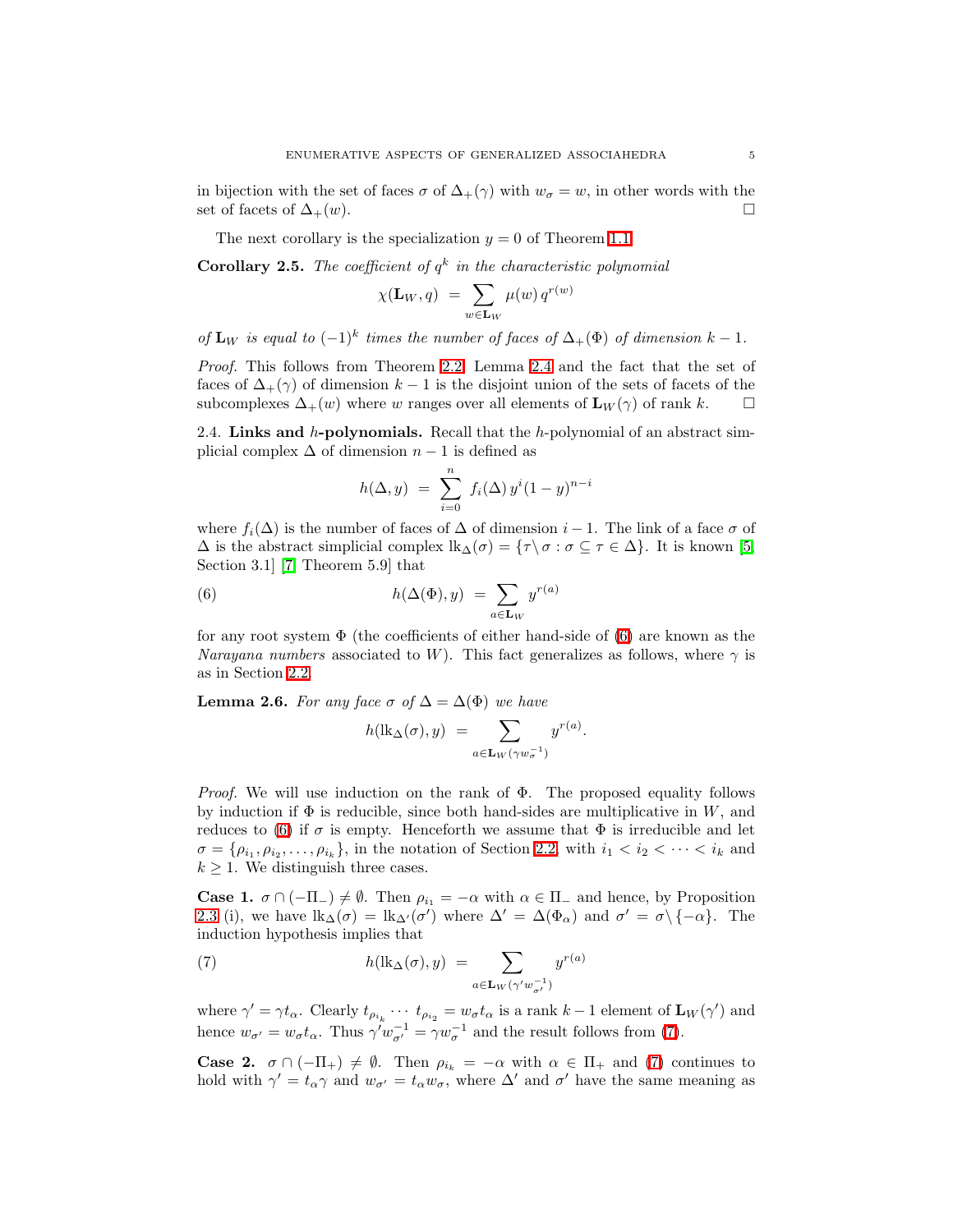in the previous case. Since  $\gamma' w_{\sigma'}^{-1} = t_\alpha(\gamma w_\sigma^{-1}) t_\alpha$  is conjugate to  $\gamma w_\sigma^{-1}$ , the poset  $\mathbf{L}_W(\gamma' w_{\sigma'}^{-1})$  is isomorphic to  $\mathbf{L}_W(\gamma w_{\sigma}^{-1})$  and the result follows again from [\(7\)](#page-4-2).

**Case 3.**  $\sigma \cap (-\Pi) = \emptyset$ . Let  $\ell \geq 1$  be such that  $\rho_{i_j} \in \Pi_+$  if and only if  $j < \ell$ and let  $\sigma' = \{\rho_{i_\ell}, \ldots, \rho_{i_k}\}.$  Proposition [2.3](#page-3-2) (iii) implies that  $lk_{\Delta}(\sigma)$  is isomorphic to  $\text{lk}_{\Delta}(R(\sigma))$ . Since  $R(\alpha) = -\alpha \in (-\Pi_+)$  for  $\alpha \in \sigma \setminus \sigma' = \sigma \cap \Pi_+$ , we have in turn that  $\text{lk}_{\Delta}(R(\sigma)) = \text{lk}_{\Delta'}(R(\sigma'))$  by part (i) of the same proposition, where  $\Delta' = \Delta(\Phi_{\sigma \setminus \sigma'})$ . Suppose first that  $\sigma \cap \Pi_+$  is nonempty, so that  $\ell \geq 2$  and  $\Phi_{\sigma \setminus \sigma'}$ has smaller rank than Φ. The previous observations and the induction hypothesis imply that

<span id="page-5-1"></span>(8) 
$$
h(\mathrm{lk}_{\Delta}(\sigma), y) = \sum_{a \in \mathbf{L}_W(\gamma' w_{R(\sigma')}^{-1})} y^{r(a)}
$$

where  $\gamma' = t_{\rho_{i_1}} \cdots t_{\rho_{i_{\ell-1}}} \gamma$ . Since  $w_{\sigma} = t_{\rho_{i_k}} \cdots t_{\rho_{i_1}}$  is an element of  $\mathbf{L}_W(\gamma)$  of rank k we have that  $t_{\rho_{i_k}} \cdots t_{\rho_{i_\ell}}$  is an element of  $\mathbf{L}_W(\gamma t_{\rho_{i_1}} \cdots t_{\rho_{i_{\ell-1}}})$  of rank  $k-\ell+1$ and hence that  $t_{R(\rho_{i_k})}\cdots t_{R(\rho_{i_\ell})}=\gamma^{-1}t_{\rho_{i_k}}\cdots t_{\rho_{i_\ell}}\gamma$  is an element of  $\mathbf{L}_W(\gamma')$  of rank  $k-\ell+1$ . Therefore  $w_{R(\sigma')} = \gamma^{-1} t_{\rho_{i_k}} \cdots t_{\rho_{i_\ell}} \gamma$  and  $\gamma' w_{R(\sigma')}^{-1} = w_{\sigma}^{-1} \gamma$  is conjugate to  $\gamma w_{\sigma}^{-1}$ , so that the result follows from [\(8\)](#page-5-1) as in the second case. Finally suppose that  $\sigma \cap \Pi_+ = \emptyset$ . By the previous argument it suffices to prove that

$$
h(\mathrm{lk}_{\Delta}(R(\sigma)),y) = \sum_{a \in \mathbf{L}_W(\gamma w_{R(\sigma)}^{-1})} y^{r(a)}.
$$

<span id="page-5-0"></span>In view of Proposition [2.3](#page-3-2) (ii), applying similarly  $R$  sufficiently many times brings us back either to the previous situation or to one of the first two cases.  $\Box$ 

#### 3. Proof of Theorem [1.1](#page-1-1)

Throughout this section  $\gamma$  is a bipartite Coxeter element of W, as in Section [2.2,](#page-2-2) and  $|\sigma|$  denotes the cardinality of a finite set  $\sigma$ .

*Proof of Theorem [1.1.](#page-1-1)* To simplify notation let us write  $\Delta$ ,  $\Delta$ <sub>+</sub> and **L** instead of  $\Delta(\Phi)$ ,  $\Delta_+(\Phi)$  and  $\mathbf{L}_W = \mathbf{L}_W(\gamma)$ , respectively, and  $a \preceq_{\mathbf{L}} b$  instead of  $a \preceq b$  with  $a, b \in L$ . From [\(1\)](#page-0-0) we have

$$
(1-y)^n F(\frac{x+y}{1-y}, \frac{y}{1-y}) = \sum_{k,\ell} f_{k,\ell}(x+y)^k y^{\ell} (1-y)^{n-k-\ell}
$$
  

$$
= \sum_{k,\ell,i} f_{k,\ell} {k \choose i} x^i y^{k+\ell-i} (1-y)^{n-k-\ell}
$$
  

$$
= \sum_{\tau \in \Delta} \sum_{\substack{\sigma \in \Delta_+ \\ \sigma \subseteq \tau}} x^{|\sigma|} y^{|\tau|-|\sigma|} (1-y)^{n-|\tau|}
$$
  

$$
= \sum_{\substack{\sigma \in \Delta_+ \\ \sigma \subseteq \tau}} x^{|\sigma|} \sum_{\substack{\tau \in \Delta_+ \\ \sigma \subseteq \tau}} y^{|\tau|-|\sigma|} (1-y)^{n-|\tau|}
$$
  

$$
= \sum_{\sigma \in \Delta_+} x^{|\sigma|} \sum_{\substack{\tau' \in \mathrm{lk}_{\Delta}(\sigma)}} y^{|\tau'|} (1-y)^{n-|\sigma|-|\tau'}
$$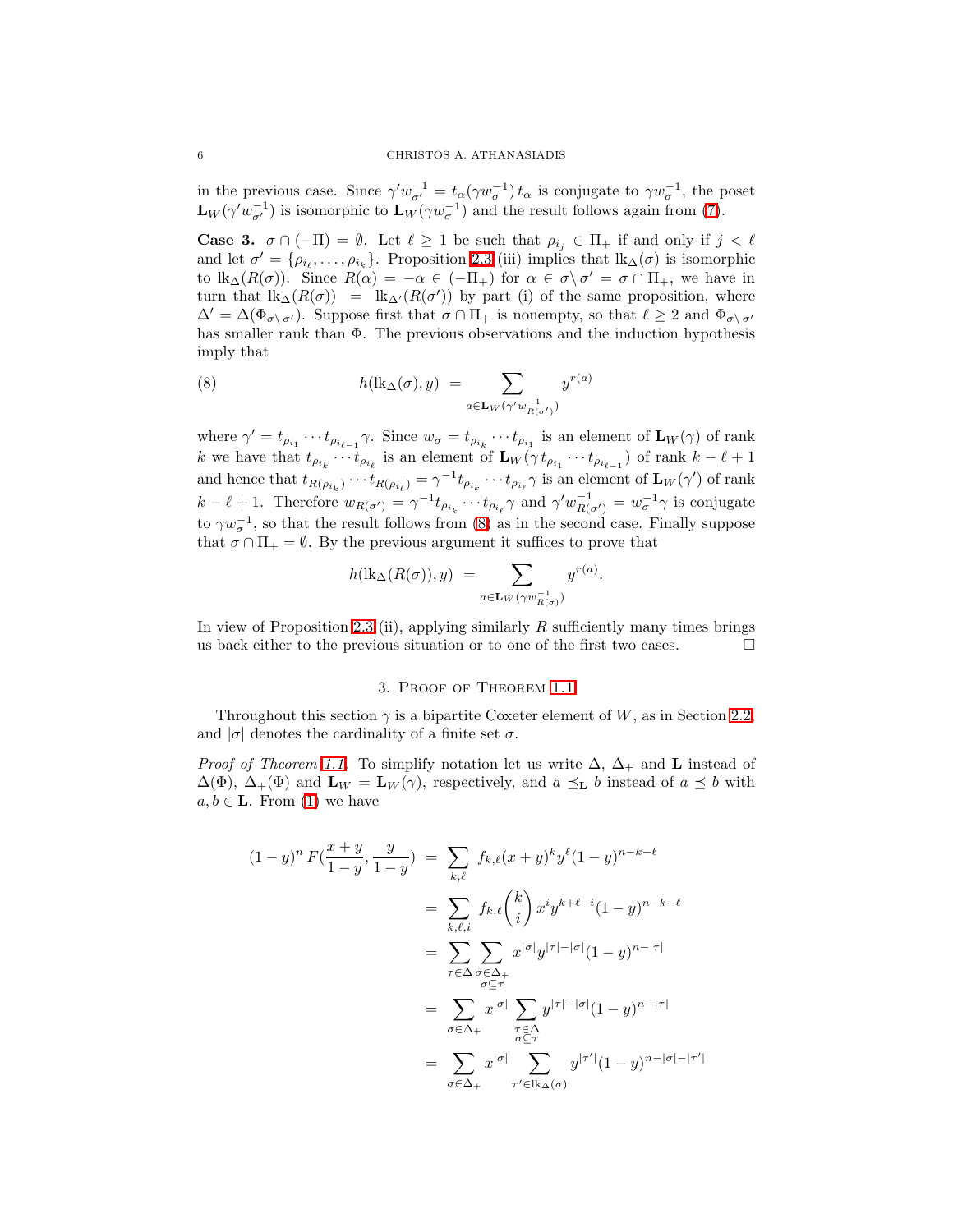<span id="page-6-14"></span>and hence that

(9) 
$$
(1-y)^n F(\frac{x+y}{1-y}, \frac{y}{1-y}) = \sum_{\sigma \in \Delta_+} x^{|\sigma|} h(\mathrm{lk}_{\Delta}(\sigma), y).
$$

Similarly, using [\(2\)](#page-1-2) and observing from Lemma [2.1](#page-1-3) (iii) that  $\mu(a, b) = \mu(w)$ , where  $w = a^{-1}b$ , we have

$$
M(-x, -y/x) = \sum_{a \preceq_b b} \mu(a, b) (-x)^{r(b) - r(a)} y^{r(a)}
$$
  
= 
$$
\sum_{a \preceq_b a w} \mu(w) (-x)^{r(w)} y^{r(a)}
$$
  
= 
$$
\sum_{w \in L} (-x)^{r(w)} \mu(w) \sum_{a \preceq_b \gamma w^{-1}} y^{r(a)}.
$$

Observe that we have used Lemma [2.1](#page-1-3) (ii) to conclude that for  $a, w \in L$  we have  $a \preceq aw \in L$  if and only if  $a \preceq \gamma w^{-1} \in L$ . From the last expression and Lemma [2.4](#page-3-0) we have

$$
M(-x, -y/x) = \sum_{w \in \mathbf{L}} x^{r(w)} \sum_{\substack{\sigma \in \Delta_+ \\ w_{\sigma} = w}} \sum_{a \preceq_{\mathbf{L}} \gamma w^{-1}} y^{r(a)}
$$

<span id="page-6-15"></span>or, equivalently,

(10) 
$$
M(-x,-y/x) = \sum_{\sigma \in \Delta_+} x^{|\sigma|} \sum_{a \preceq_L \gamma w_\sigma^{-1}} y^{r(a)}.
$$

In view of Lemma [2.6,](#page-4-0) the result follows by comparing [\(9\)](#page-6-14) and [\(10\)](#page-6-15).  $\Box$ 

## **REFERENCES**

- <span id="page-6-10"></span>[1] C.A. Athanasiadis, T. Brady and C. Watt, *Shellability of noncrossing partition lattices*, preprint, 2005, 10 pages (ArXiV preprint [math.CO/0503007](http://arxiv.org/abs/math/0503007)).
- <span id="page-6-7"></span><span id="page-6-6"></span>[2] D. Bessis, *The dual braid monoid*, Ann. Sci. Ecole Norm. Sup. 36 (2003), 647–683.
- [3] T. Brady and C. Watt, *K(*π*, 1)'s for Artin groups of finite type*, in *Proceedings of the Conference on Geometric and Combinatorial group theory, Part I (Haifa 2000)*, Geom. Dedicata 94 (2002), 225–250.
- <span id="page-6-11"></span>[4] T. Brady and C. Watt, *Lattices in finite real reflection groups*, preprint, 2005, 29 pages, Trans. Amer. Math. Soc. (to appear).
- <span id="page-6-9"></span>[5] F. Chapoton, *Enumerative properties of generalized associahedra*, Sémin. Loth. de Combinatoire  $51$  (2004),  $\#$  B51b (electronic).
- <span id="page-6-3"></span>[6] F. Chapoton, S. Fomin and A.V. Zelevinsky, *Polytopal realizations of generalized associahedra*, Canad. Math. Bull. 45 (2002), 537–566.
- <span id="page-6-4"></span>[7] S. Fomin and N. Reading, *Root systems and generalized associahedra*, in *Geometric Combinatorics*, IAS/Park City Mathematics Series (to appear).
- <span id="page-6-5"></span>[8] S. Fomin and N. Reading, *Generalized cluster complexes and Coxeter combinatorics*, preprint, 2005, 40pp (ArXiV preprint [math.CO/0505085](http://arxiv.org/abs/math/0505085)).
- <span id="page-6-0"></span>[9] S. Fomin and A.V. Zelevinsky, *Cluster algebras I: Foundations*, J. Amer. Math. Soc. 15 (2002), 497–529.
- <span id="page-6-1"></span>[10] S. Fomin and A.V. Zelevinsky, Y *-systems and generalized associahedra*, Ann. of Math. 158 (2003), 977–1018.
- <span id="page-6-2"></span>[11] S. Fomin and A.V. Zelevinsky, *Cluster algebras II: finite type classification*, Invent. Math. 154 (2003), 63–121.
- <span id="page-6-13"></span>[12] J.E. Humphreys, Reflection groups and Coxeter groups, Cambridge Studies in Advanced Mathematics 29, Cambridge University Press, Cambridge, England, 1990.
- <span id="page-6-12"></span><span id="page-6-8"></span>[13] C. Krattenthaler, personal communication, 2005.
- [14] J. McCammond, *An introduction to Garside structures*, preprint, 2004, 28 pages.